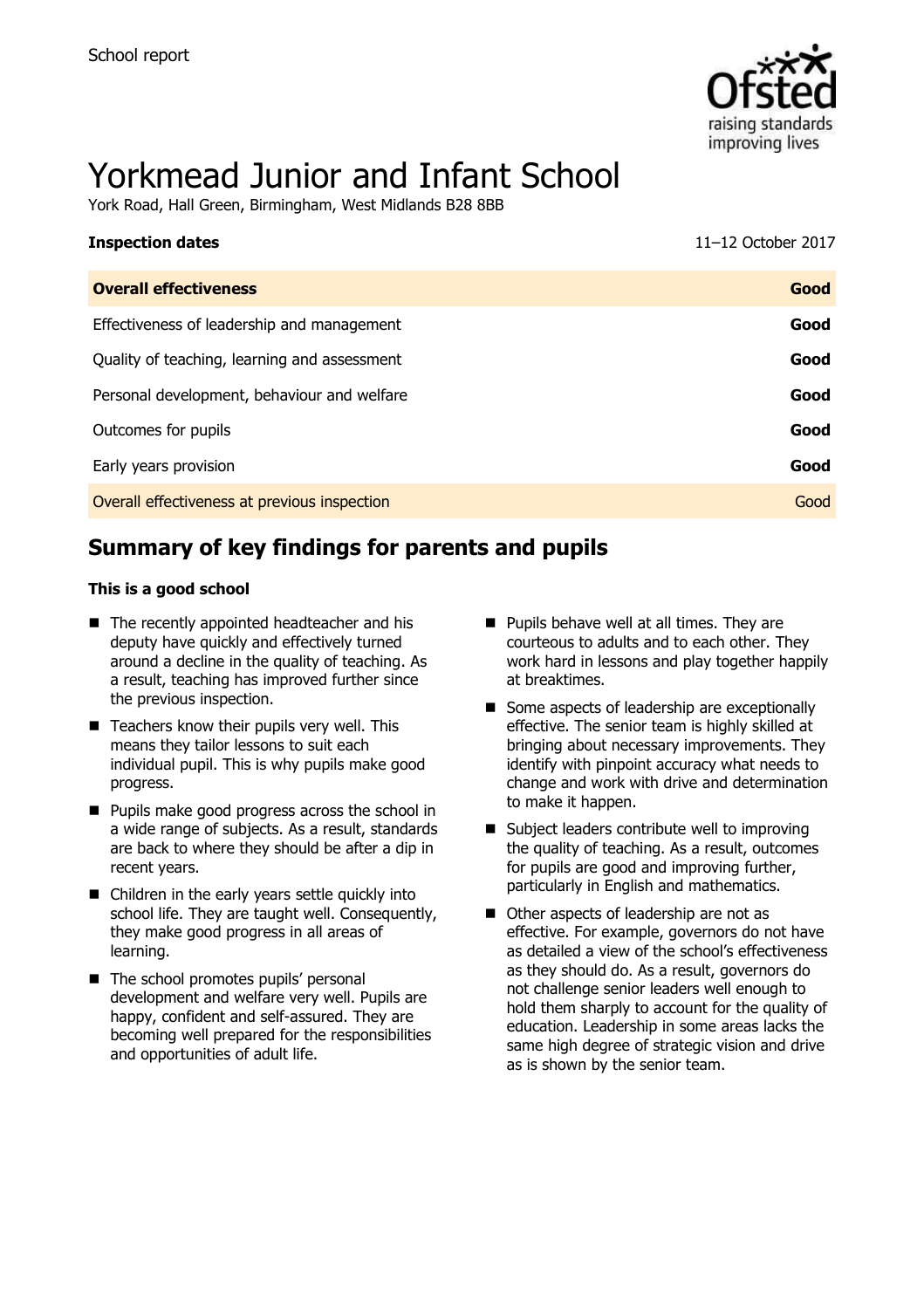

# **Full report**

#### **What does the school need to do to improve further?**

- Ensure that all leaders reflect equally well the vision, drive, determination and skills to provide the highest quality of education that is shown by senior leaders, by making sure that:
	- governors use accurate knowledge about the strengths and weaknesses of the school to hold senior leaders sharply to account
	- leadership at all levels, including in the early years, is equally effective in identifying and bringing about necessary improvements without the direct supervision of the senior team.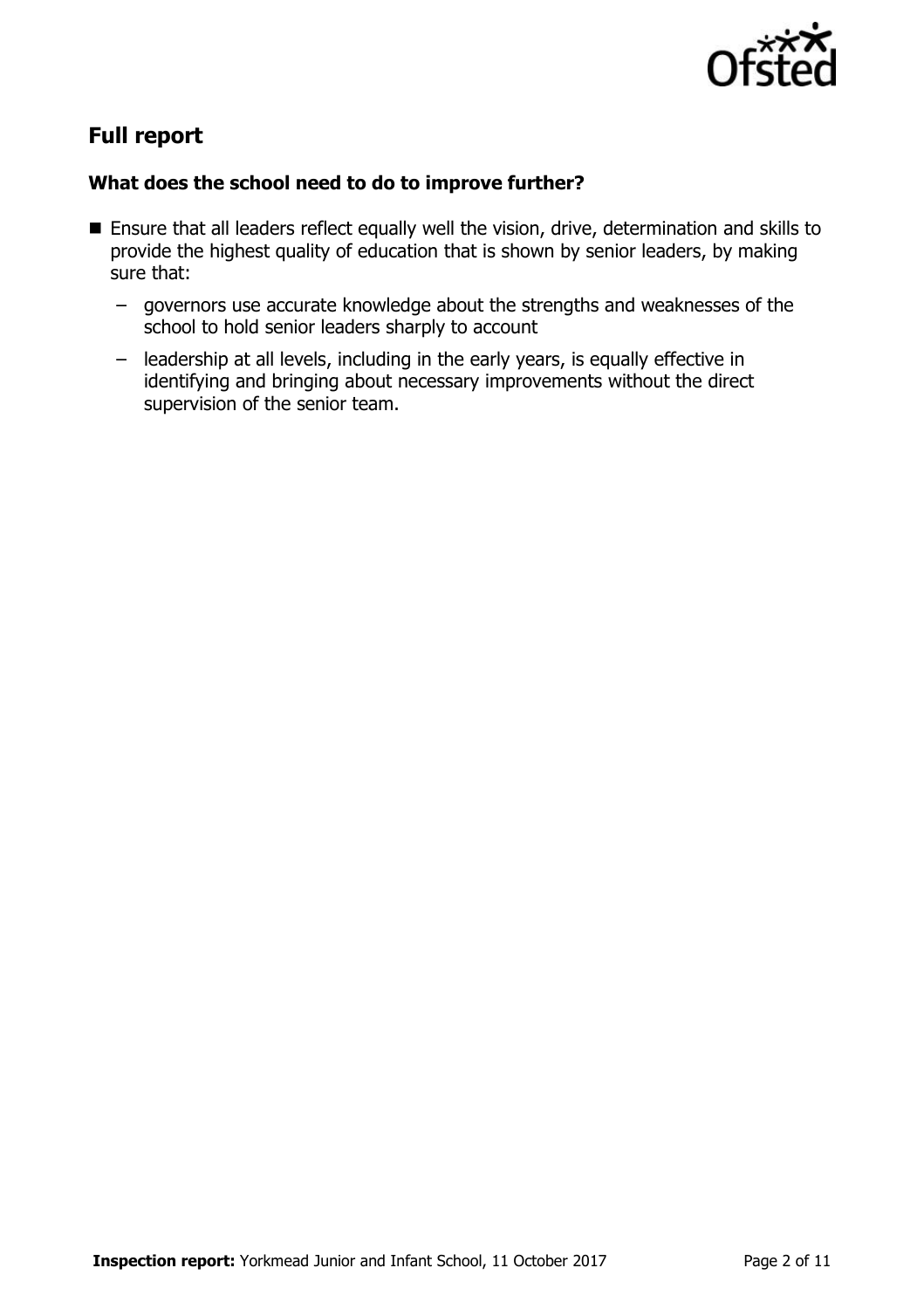

# **Inspection judgements**

#### **Effectiveness of leadership and management Good**

- Since he became acting headteacher in January 2017, the headteacher has taken decisive and effective action to improve the quality of education provided by the school. This is because he is determined that every pupil deserves nothing but the very best. After being appointed to the role permanently in April, he has created a highly effective senior team. This team shares his vision and is systematically putting into place everything it sees as necessary to achieve this ambition.
- The headteacher's first priority was to tackle any weaknesses in the quality of teaching. He has done so quickly and effectively. He and his senior team hold teachers closely to account for the progress of their pupils. Effective training and support are provided if needed. Teachers must show this is making a difference. This is why the quality of teaching has further improved since the previous inspection.
- The next planned improvements are set out in a detailed plan. Actions chosen are designed clearly to make a difference to pupils' outcomes in a range of subjects. The implementation of this plan is in its early stages. Nevertheless, the actions are already making a big difference. For example, the new approach to teaching handwriting is working well. Pupils' books show an impressive degree of improvement in the few weeks since the beginning of term.
- An important development is the design and implementation of a system that tracks pupils' achievement. The new approach generates extremely useful data about pupils' progress. As a result, leaders are able to analyse the information to spot even more quickly any pupils who may be falling behind. This system has been introduced very recently. Consequently, only a limited amount of information is available to date. More is being generated all the time. Therefore, senior leaders are building an accurate picture of pupils' outcomes which they intend to share frequently with governors.
- **Pupils describe the school's curriculum as 'inspiring'. They spoke animatedly to** inspectors about the rich experiences they have. Leaders ensure that pupils have opportunities to excel in many ways. For example, all pupils learn at least one musical instrument and have the chance to perform in public. The curriculum explicitly promotes pupils' problem-solving and research skills. Similarly, pupils' self-awareness, social skills and knowledge about how to stay safe are built effectively through different subjects.
- The curriculum and the wider work of the school promote pupils' spiritual, moral, social and cultural understanding very well. For example, Year 6 pupils are able to discuss issues such as mental health and forced marriage sensitively, knowledgeably and confidently. Similarly, the many opportunities to take on responsibility develop pupils' leadership skills and prepare them for the world of work.
- Leaders ensure that the culture of the school strongly promotes equality. The school's values are based firmly around this principle. Pupils follow a structured programme of activities to promote their understanding of the Equality Act. This supports leaders' zero tolerance of discriminatory attitudes or behaviour.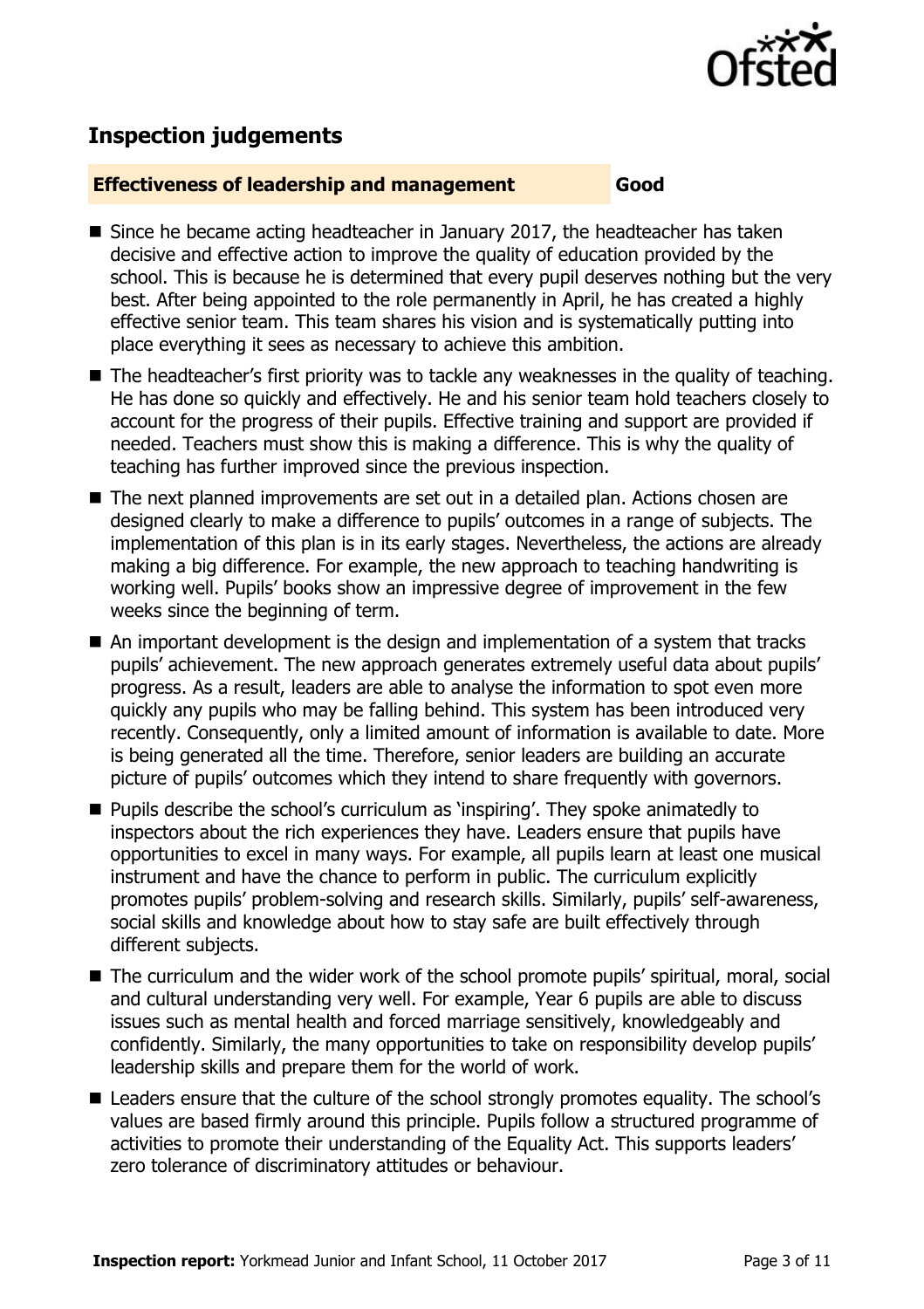

- Subject leaders support senior leaders well in improving the quality of teaching. They keep a check on standards in their subject and take effective action when needed. For example, new approaches to the teaching of mathematics and writing have increased teachers' confidence and skills. This is why outcomes in these subjects are improving.
- Leaders use additional funding from the government well. They make sure the money benefits the particular pupils it is intended for. Senior leaders keep a critical eye on what difference the funds are making. They are quick to change their spending plans if actions are not working well enough. This is why disadvantaged pupils are beginning to catch up with other pupils nationally. Similarly, pupils who have special educational needs and/or disabilities make good progress towards attaining appropriate standards for their ages.
- Leaders have used the primary school sport premium to improve activity rates for pupils and to promote healthy lifestyles. The quality of physical education has improved. Pupils are active in sports lessons and at playtimes. They know about the benefits of exercise and adopting a healthy diet.
- Senior leaders have not been able to fully devolve some aspects of leadership. This is because some leaders are less skilled at identifying and implementing improvements in their areas of responsibility. Senior leaders are working effectively to drive the necessary actions and to improve the skills of these staff where needed.

#### **Governance of the school**

- Governors are supportive of the school's work and ambitious for pupils to do well. However, governors' effectiveness is limited. This is because they do not know enough about the school's strengths and weaknesses. This means that they cannot ask sufficiently challenging questions to hold senior leaders to account.
- Governors have received relevant training to improve their understanding of how to keep pupils safe. They have not been trained in other aspects of their role, such as in how to oversee school improvement. This is why they do not fully understand how to carry out some of their responsibilities.
- The headteacher has improved the quality of information available to governors. This is helping them to build a more accurate picture of the school's effectiveness. He is also supporting governors in knowing how to unpick information about pupils' progress and what questions they might ask about it. As a result, governance is improving.

### **Safeguarding**

- The arrangements for safeguarding are effective.
- Pupils' welfare is at the core of the school's priorities, so all staff are vigilant in order to identify and minimise any risk to pupils' safety.
- Staff are well trained in spotting concerns and in knowing how to respond. Wellestablished processes ensure that concerns are dealt with swiftly and appropriately. The school works closely with outside agencies, when necessary, to ensure that the right support is given to families who need help.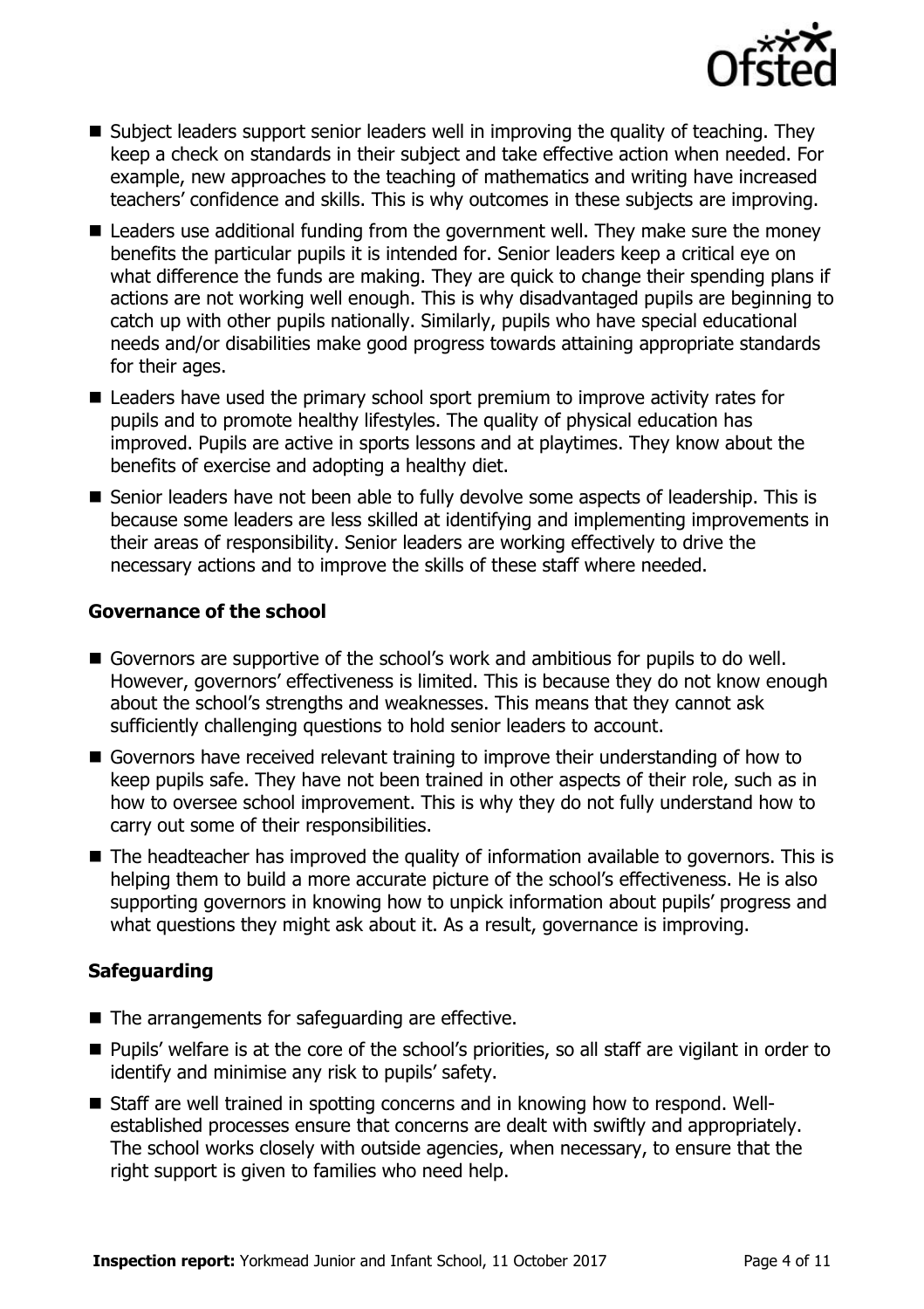

### **Quality of teaching, learning and assessment Good**

- **Pupils get on well with their teachers. This helps pupils feel safe to challenge** themselves. As a result, they enjoy lessons and work hard. These strong relationships provide the basis for effective teaching across the school.
- Teachers know their pupils very well. They accurately assess what each pupil can do. This helps teachers plan activities that are well matched to pupils' abilities. In this way, teachers systematically build pupils' knowledge and skills.
- Teachers ensure that lesson time is used well. Lessons get off to a prompt start and proceed swiftly. This means that no learning time is lost.
- $\blacksquare$  Teachers have changed the way they teach writing this year. This has led to a big improvement in the quality of pupils' work. Teachers show pupils the best way to construct different types of writing. This helps pupils tackle their work confidently. It also helps the most able pupils to spot ways in which their writing could be improved.
- The approach to teaching mathematics is relatively new. Teachers are increasingly successful at developing pupils' mathematical thinking. Pupils' work shows they are becoming adept at applying their number knowledge to solve increasingly complex mathematical challenges.
- Teachers ensure that pupils know how to complete work successfully. They show exactly what a good piece of work will look like, then guide pupils skilfully to achieve the expected standard. The school's policy is to give precise feedback along the way and to write comments in pupils' books afterwards. This helps pupils know how they are doing and how to make improvements.
- Teachers throughout the school place great emphasis on developing pupils' communication skills. As a result, pupils learn to speak confidently in public situations and to listen well to each other. This benefits pupils who speak English as an additional language in particular, as it helps them to learn the language quickly.
- Teachers are skilled at using questions to support and challenge pupils. They guide pupils to explain what is in their head and then probe further. This helps pupils clarify their knowledge and leads to deeper understanding.

#### **Personal development, behaviour and welfare Good**

#### **Personal development and welfare**

- The school's work to promote pupils' personal development and welfare is good. This is because pupils' welfare and happiness are seen to be of utmost importance. Therefore, staff do all they can to secure pupils' well-being. As a result, pupils enjoy coming to school and are happy, confident learners.
- **Pupils' self-confidence and enjoyment of learning is evident. They work hard in lessons** and are keen to talk about their work. They are proud of their own efforts and quick to praise others for trying hard.
- The school provides lots of opportunities for pupils to experience genuine responsibility. Pupils relish these. For example, Year 6 pupils love having 'work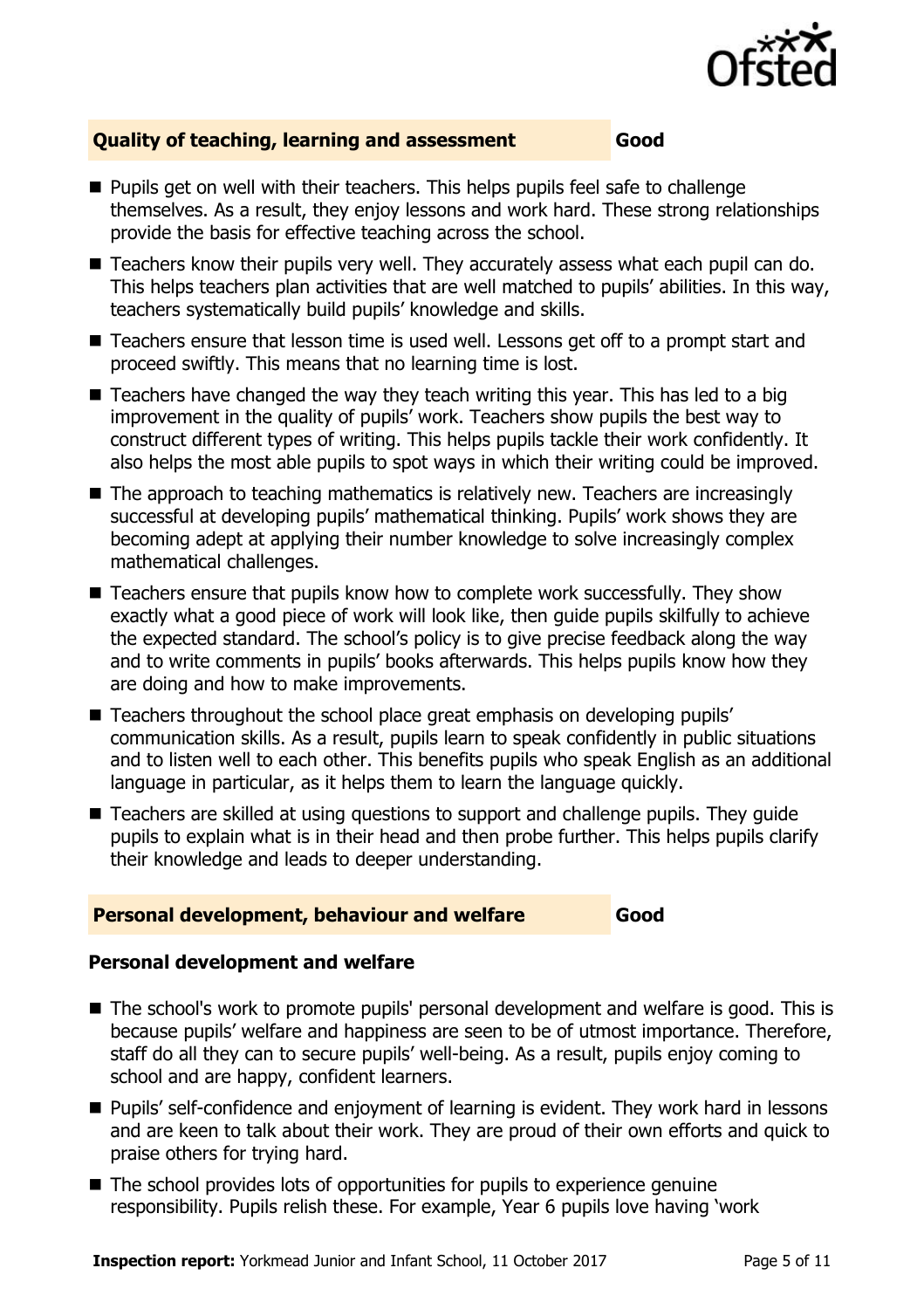

experience' in the early years, where they support children's learning in the outdoor area. Similarly, the school council was involved in signing off the new anti-bullying policy. Pupils become involved in meaningful research projects that make important contributions to the running of the school.

- **Pupils show genuine interest in and respect for diversity. They learn about different** beliefs and ways of life. They celebrate a wide range of festivals and regularly visit different places of worship.
- **Pupils have a strong sense of morality. They understand the difference between right** and wrong and accept that actions bring consequences. As a result, the school is a harmonious community where each individual feels valued.
- **Pupils know what to do to keep themselves safe in school and beyond. They say they** rarely experience bullying. When it does happen, they trust staff to help them. Pupils are taught about the dangers of online activity and know what steps they can take to protect themselves.

### **Behaviour**

- The behaviour of pupils is good. They conduct themselves well in lessons and around the school. They are friendly to one another and polite to adults.
- A new system for managing pupils' behaviour in lessons has recently been introduced. Teachers use it very well to reward pupils for behaving well or giving a reminder when needed. Pupils know exactly how it works and understand what will happen if they misbehave. Teachers rarely need to use the sanctions because pupils behave well.
- $\blacksquare$  Breaktimes are fun. Pupils play happily together. If they do fall out, there is always someone on hand to help sort things out. This includes the Year 5 'play leaders' who are worthy ambassadors of the school's values. They make a big contribution to pupils' enjoyment pf playtime.
- School staff work hard to improve the attendance of some pupils. While most pupils attend regularly, some parents take their children on holiday during school time, or allow them to stay off school without good reason. The new headteacher now makes it very clear that this is not acceptable and takes strong action against parents who allow their children to be absent persistently. Little by little, this is working.

#### **Outcomes for pupils Good Good**

- $\blacksquare$  Many pupils have difficulties with communication when they join the school. Many speak English as an additional language. A notable proportion start school with particular weaknesses in speaking, listening and understanding. The strong emphasis placed on helping pupils overcome these difficulties makes a big difference to their outcomes. Pupils learn to use and understand spoken and written English effectively.
- Pupils make good progress across a range of subjects in most classes. National assessments in Year 2 and Year 6 show that pupils catch up from weak beginnings as they move through the school.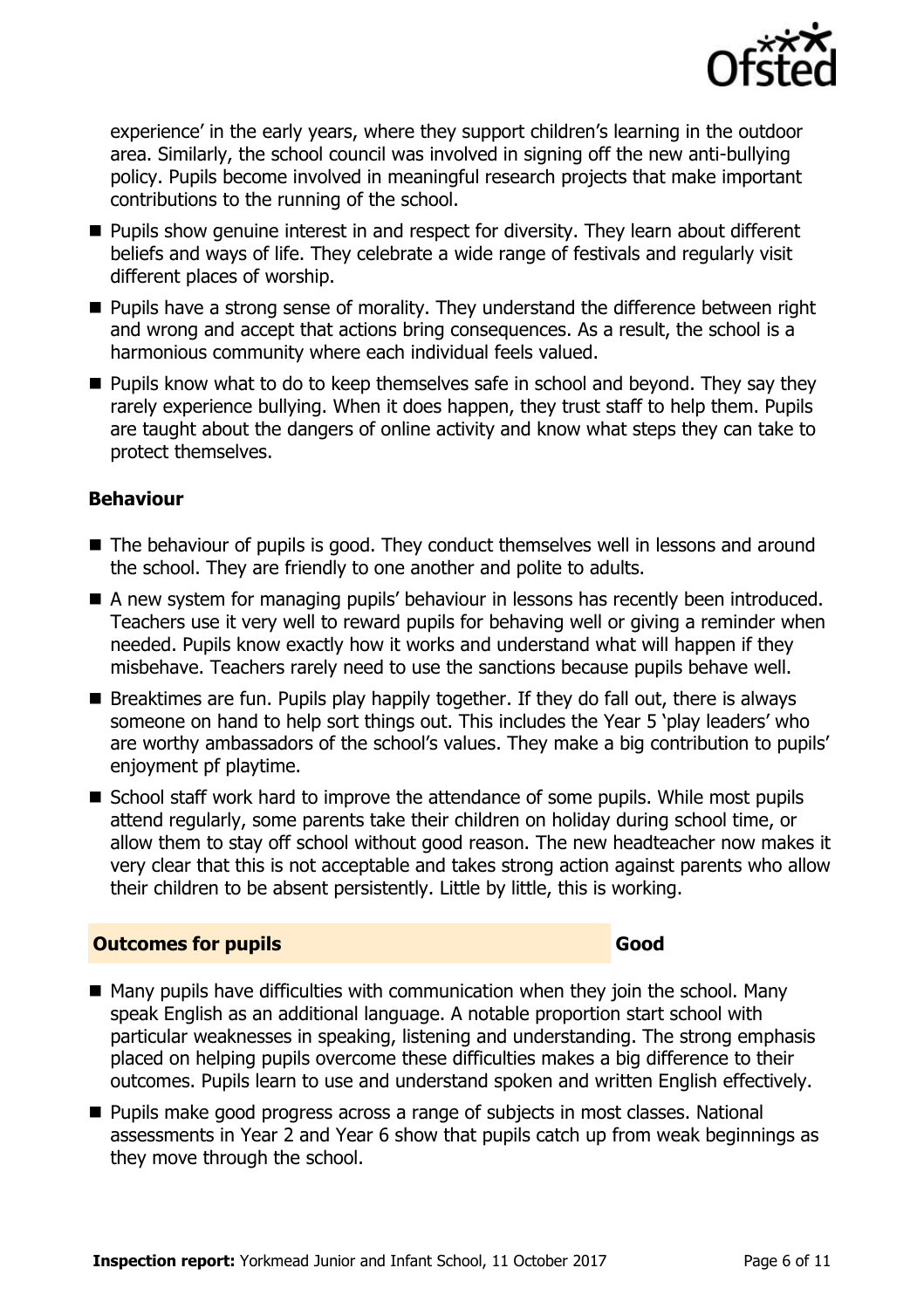

- In recent years, there have been dips in attainment to below national averages in some subjects. However, pupils' books show that this has been remedied and that pupils who are currently at the school are working at appropriate standards for their ages. This is because leaders worked out what was going wrong and took effective action. For example, the new approach to teaching mathematics is driving up pupils' attainment. It is now in line with the national average and is improving year on year.
- **Pupils learn quickly to read because they are taught the basics of how to decode words** effectively in the early years and key stage 1. They use this knowledge of phonics confidently to tackle new words. As they get older, pupils develop a love of reading. They enjoy sharing books and reading for themselves. Some pupils have, in the past, struggled to fully understand their books because they found it hard to work out meaning that was not explicitly written in the text. Better teaching of reading is now addressing this problem effectively.
- Pupils who have special educational needs and/or disabilities are well provided for. The carefully designed support helps them make good progress in a range of subjects.
- The pupil premium funding is targeted effectively at helping disadvantaged pupils to achieve well. As a result, disadvantaged pupils are beginning to catch up with other pupils nationally in reading, writing and mathematics.
- The most able pupils currently in the school make good progress. This includes the most able who are disadvantaged. This is because they are given challenging work. As a result, more pupils are now demonstrating the greater depth of mathematical understanding and more sophisticated writing skills that they are capable of, given how well they have attained in the past.

### **Early years provision Good Good**

- When children start school, either in the Nursery or the Reception classes, most have fewer skills than typical three- or four-year olds. Many struggle to communicate because they have underdeveloped speaking and listening skills. In addition, a large proportion also speak English as an additional language. This combination of issues creates a substantial barrier to learning. Teachers and teaching assistants in the early years work hard to help children overcome these barriers and are skilled at doing so. As a result, children get off to a good start. This lays the foundations for a successful school career.
- Teaching is good in the early years. Adults work together well to build a picture of what children can do and what will help them learn best. Children are captivated by the rich variety of interesting activities on offer. The choice of activities is selected carefully so that children practise their growing skills by exploring and finding things out for themselves.
- As a result, children make good progress in all areas of learning. By the end of the Reception Year, the majority have attained the necessary skills to equip them for the demands of Year 1. Given their low starting points, these outcomes are good.
- All adults in the early years consciously provide very good role models of effective communication. They speak using quality language. They interact very well with children when they are playing. They question children effectively when working closely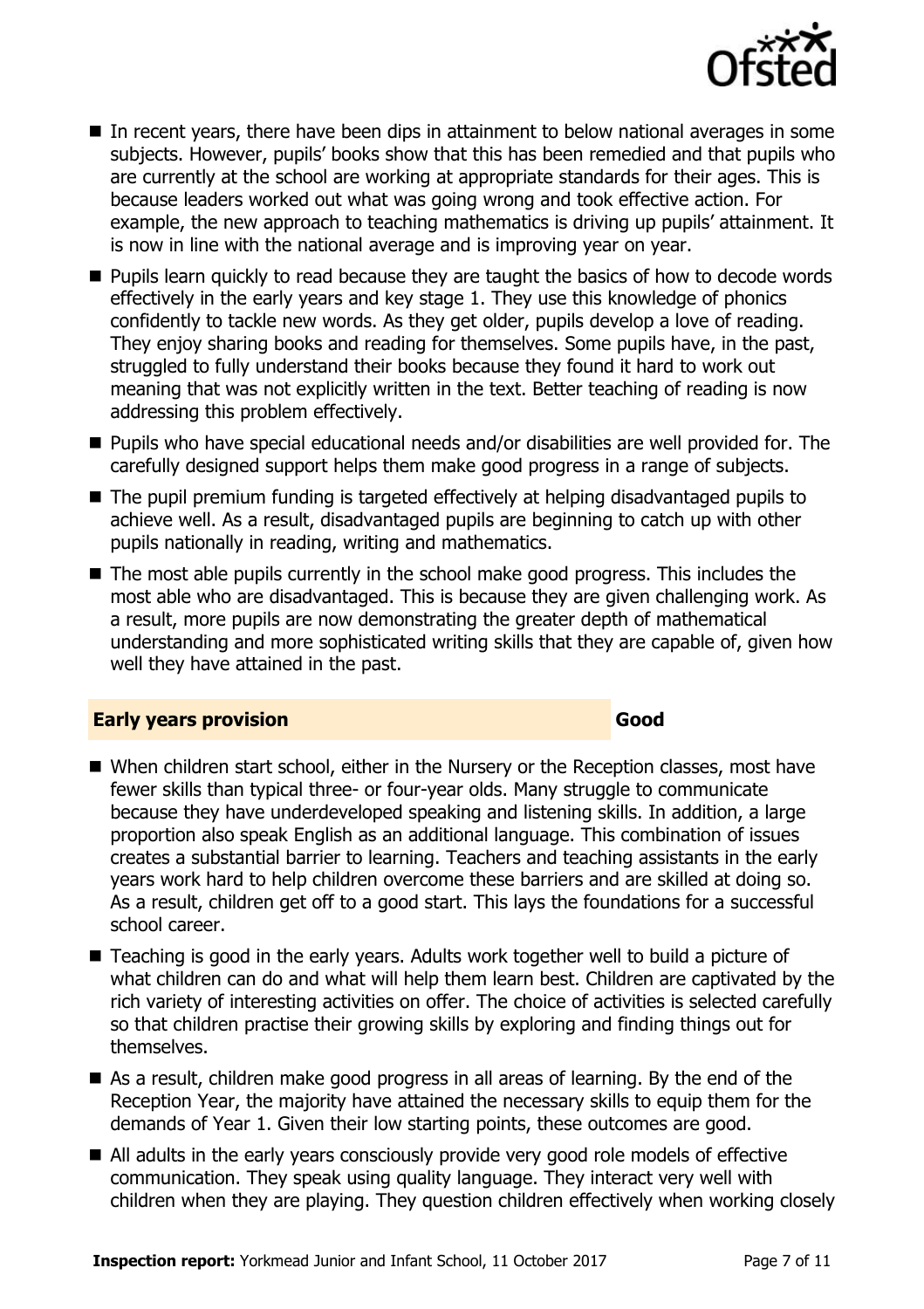

with a group. They help children to speak using full sentences and standard English. This is why children overcome their communication difficulties. It enables them to achieve well.

- Children settle very quickly into school life. They learn to get on with one another, to share, take turn and follow rules. Their behaviour is good. Watching a Reception class lining up sensibly, chatting to an inspector about what they had been learning and going off to play happily outside was a joy to behold.
- Staff make sure children are safe in the early years classes. Every day, staff check the indoor and outdoor spaces for possible hazards. They help children to handle potentially risky equipment sensibly and safely. Staff are very sensitive to children's emotions. If one is finding it difficult to say goodbye to their parent, staff calmly and kindly come to the rescue, helping the child to come into school and the parent not to worry. This exemplifies the effective arrangements for safeguarding in the early years.
- Leadership of the early years ensures that day-to-day matters are dealt with effectively and that the quality of teaching remains good. Senior leaders in the school have oversight of the strategic work that ensures the provision continually improves. However, the senior school team has to maintain more control over how this happens than they want to. This is because capacity to drive forward improvement from within the early years department is limited.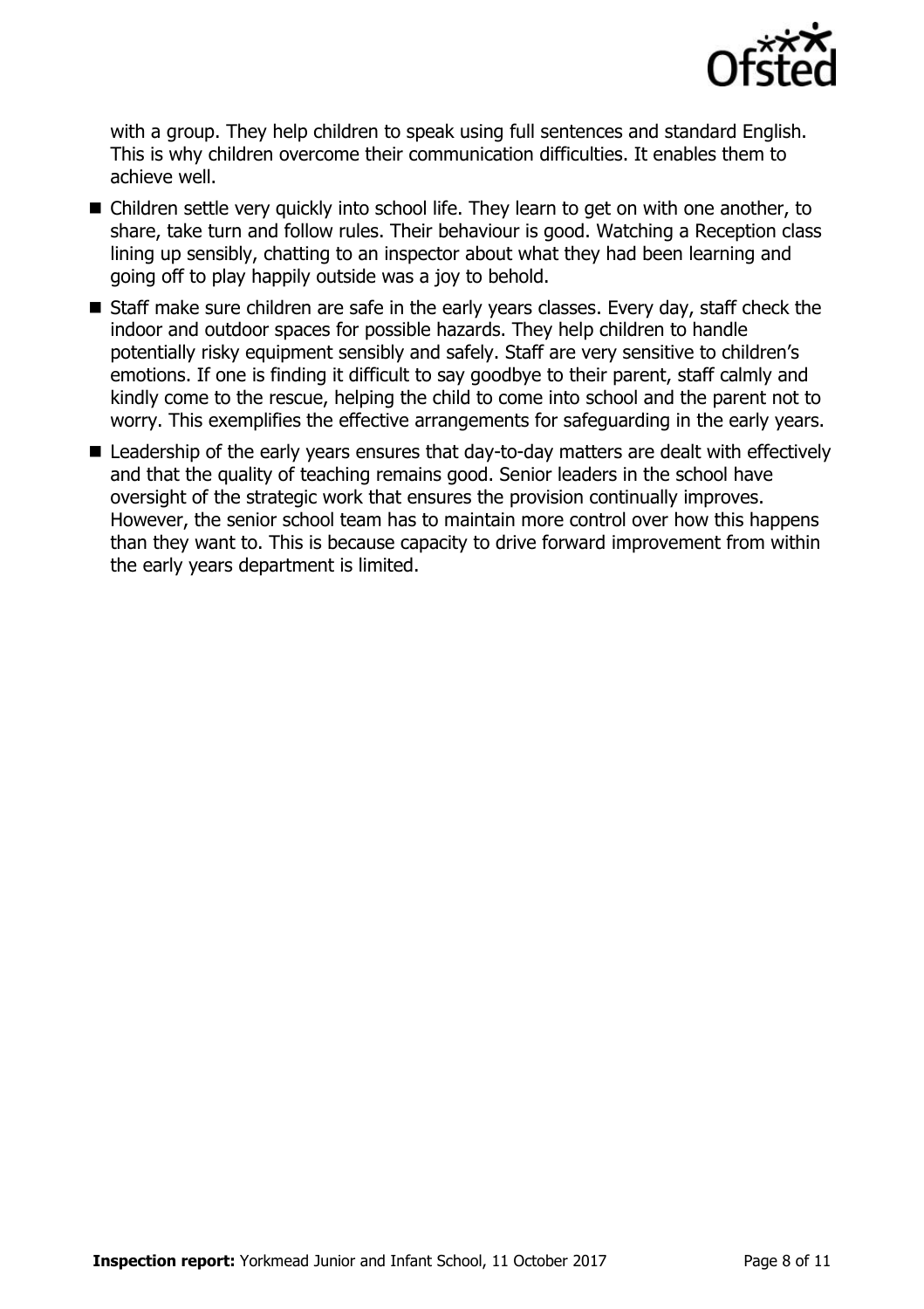

# **School details**

| Unique reference number | 103284     |
|-------------------------|------------|
| Local authority         | Birmingham |
| Inspection number       | 10025258   |

This inspection was carried out under section 8 of the Education Act 2005. The inspection was also deemed a section 5 inspection under the same Act.

| Type of school                      | Primary                      |
|-------------------------------------|------------------------------|
| School category                     | Maintained                   |
| Age range of pupils                 | 3 to 11                      |
| <b>Gender of pupils</b>             | Mixed                        |
| Number of pupils on the school roll | 466                          |
| Appropriate authority               | The governing body           |
| Chair                               | Barbara Marsh                |
| <b>Headteacher</b>                  | Alex Newman-Smith            |
| Telephone number                    | 0121 464 4215                |
| Website                             | www.yorkmead.co.uk           |
| Email address                       | enquiry@yorkmead.bham.sch.uk |
| Date of previous inspection         | 20 March 2013                |

#### **Information about this school**

- The school meets requirements on the publication of specified information on its website.
- The school is larger than average. Pupils come from a diverse range of ethnic backgrounds. The majority speak English as an additional language.
- The current headteacher became acting headteacher in January 2017. He was appointed to the permanent post in April 2017. The deputy headteacher was appointed to the role from the beginning of this academic year.
- The school includes a nursery unit for three- and four- year olds.
- The school meets the current government floor standards, which set the minimum expectations for pupils' attainment and progress.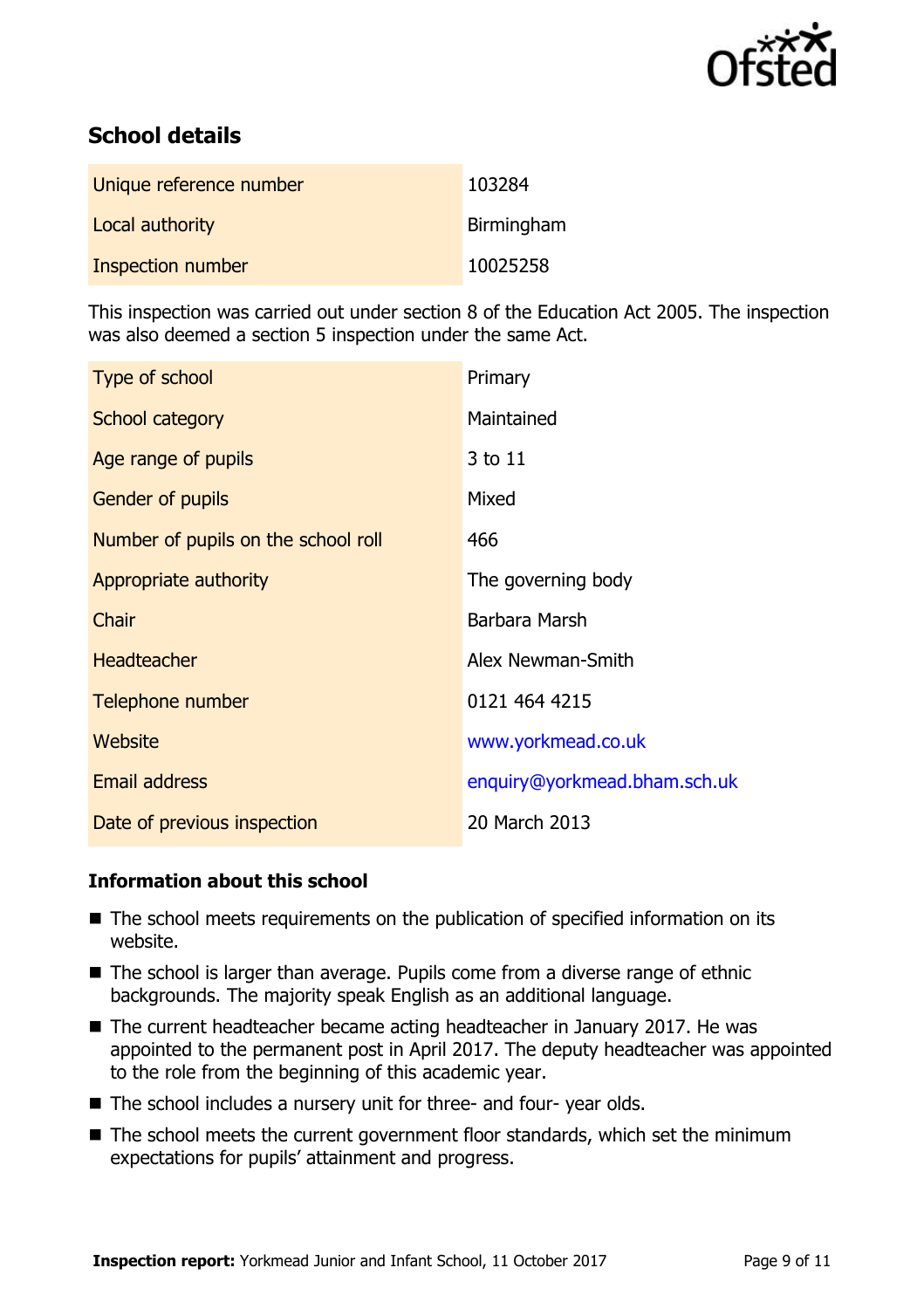

# **Information about this inspection**

- This inspection was initially carried out as a one-day short inspection under Section 8 of the Education Act 2005. It was also deemed a Section 5 inspection under the same act.
- Inspectors observed learning by visiting lessons in all classes, looking at the work in pupils' books and talking to pupils about their learning.
- Inspectors met with groups of pupils and spoke informally with others in lessons and at breaktimes. They heard some pupils read.
- Inspectors met with: the headteacher and deputy headteacher; other school staff; and a group of governors, including the chair.
- Inspectors spoke to parents as they dropped their children off at the start of the school day. Nine parents responded to Parent View, the online survey. Their comments were taken into account.
- $\blacksquare$  The responses from 12 members of staff who completed the staff survey were considered.
- Inspectors examined a number of documents including: leaders' checks on how well the school is doing and its plans for improvement; information about the attainment and progress of current pupils; minutes of governing body meetings; and documents relating to safeguarding, pupils' attendance and their behaviour.

#### **Inspection team**

| Sandy Hayes, lead inspector     | Her Majesty's Inspector |
|---------------------------------|-------------------------|
| Janet Satchwell                 | Ofsted Inspector        |
| <b>Chris Bandfield</b>          | Ofsted Inspector        |
| Diana Pearce                    | Ofsted Inspector        |
|                                 |                         |
| Janet Satchwell, lead inspector | Ofsted Inspector        |